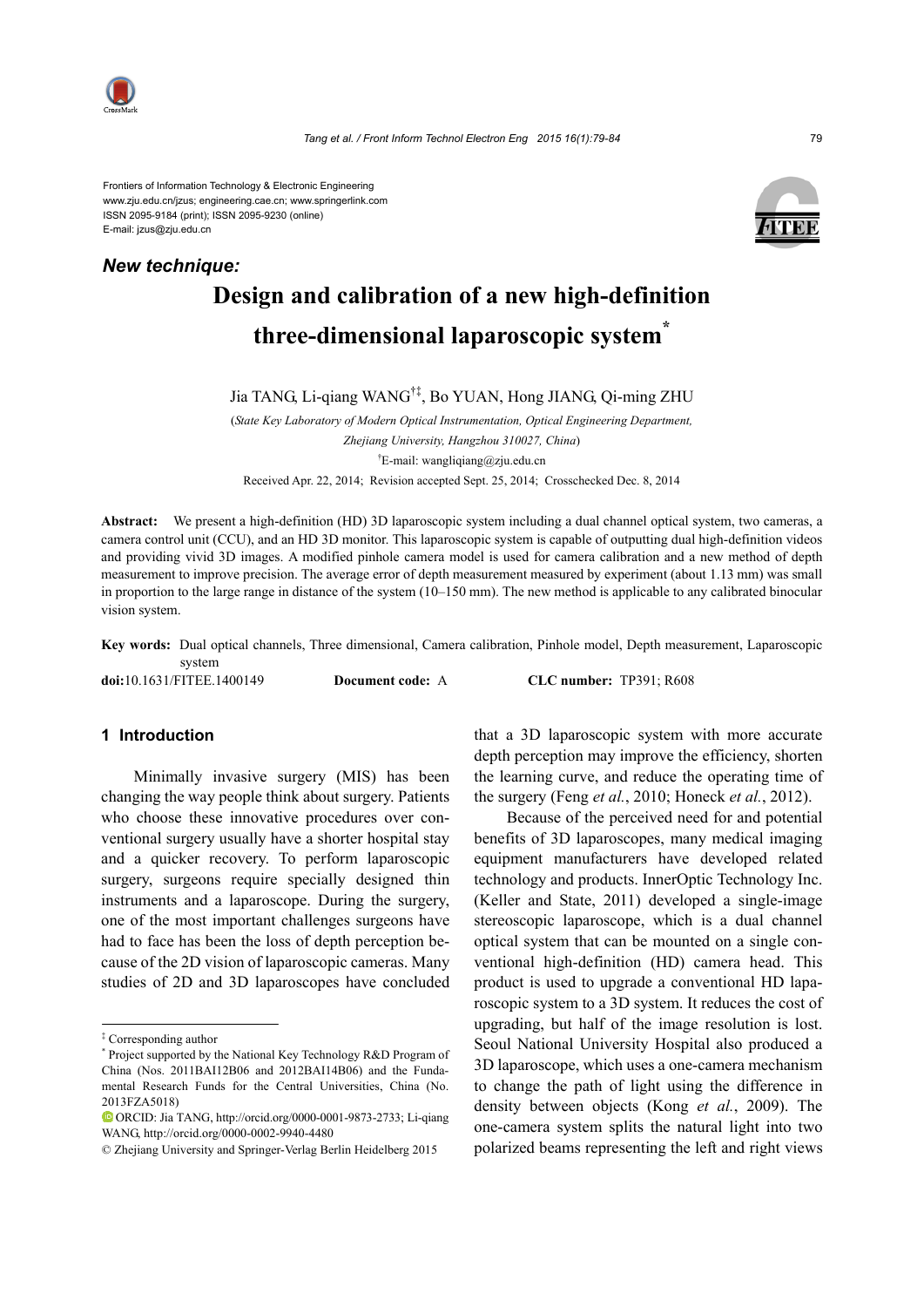of the object. Using this method, the illumination of the one-camera system will be only half that of a conventional binocular system with the same light source. Recently, the Olympus Corporation has released its newest 3D laparoscopic system, the Endoeye Flex 3D system (Edgcumbe *et al.*, 2013). This system includes a dual lens system with two highresolution charge-coupled device (CCD) image sensors. The sensors are located at the distal end of the laparoscope to provide the left and right images, respectively. The tip of system can bend up to 100° in four directions, so it has a wider field of view than a conventional laparoscope with only front view. This angular flexibility facilitates surgical techniques that make the most of the space available, even during technically difficult procedures.

In this article, we introduce a new 3D laparoscopic system, which includes a dual channel optical system, two cameras, a camera control unit (CCU), and a 3D monitor. Each optical channel has an 80° field of view and less than 3% distortion, and the Nyquist frequency matches the pixel size of the CMOS sensor. By mounting two CMOS sensors behind the relay lenses of the laparoscope, we are able to

avoid image degradation caused by the triangular prism and thereby obtain a higher quality image. The modified system also has the advantage of being compact. The HD optical system and matching camera system represent a new 3D laparoscope.

# **2 HD optical system**

The HD optical system, including two parallel optical channels assembled in a tube of 10-mm diameter and 335-mm length, is shown in Fig. 1. Each optical channel contains an objective lens and five relay lenses. The objective and relay lenses in the channel are in line and on the axis. The objective lens is straight with no convergence, with a field of view of 80°. The relay lenses with unit magnification are a modified Hopkins rod-lens system (Ellis, 2007).

Based on the pixel size of the chosen CMOS  $(1.75 \mu m \times 1.75 \mu m)$  and the required field of view, the effective focal length of the objective optics is designed to be 1.66 mm. The relay lenses comprise four doublet rod lenses arranged end to end on a common optical axis. They make no contribution to the





(a) A view of the optical system including two optical channels; (b) Arrangement of optical cores; (c) A real image of the dual channel optical system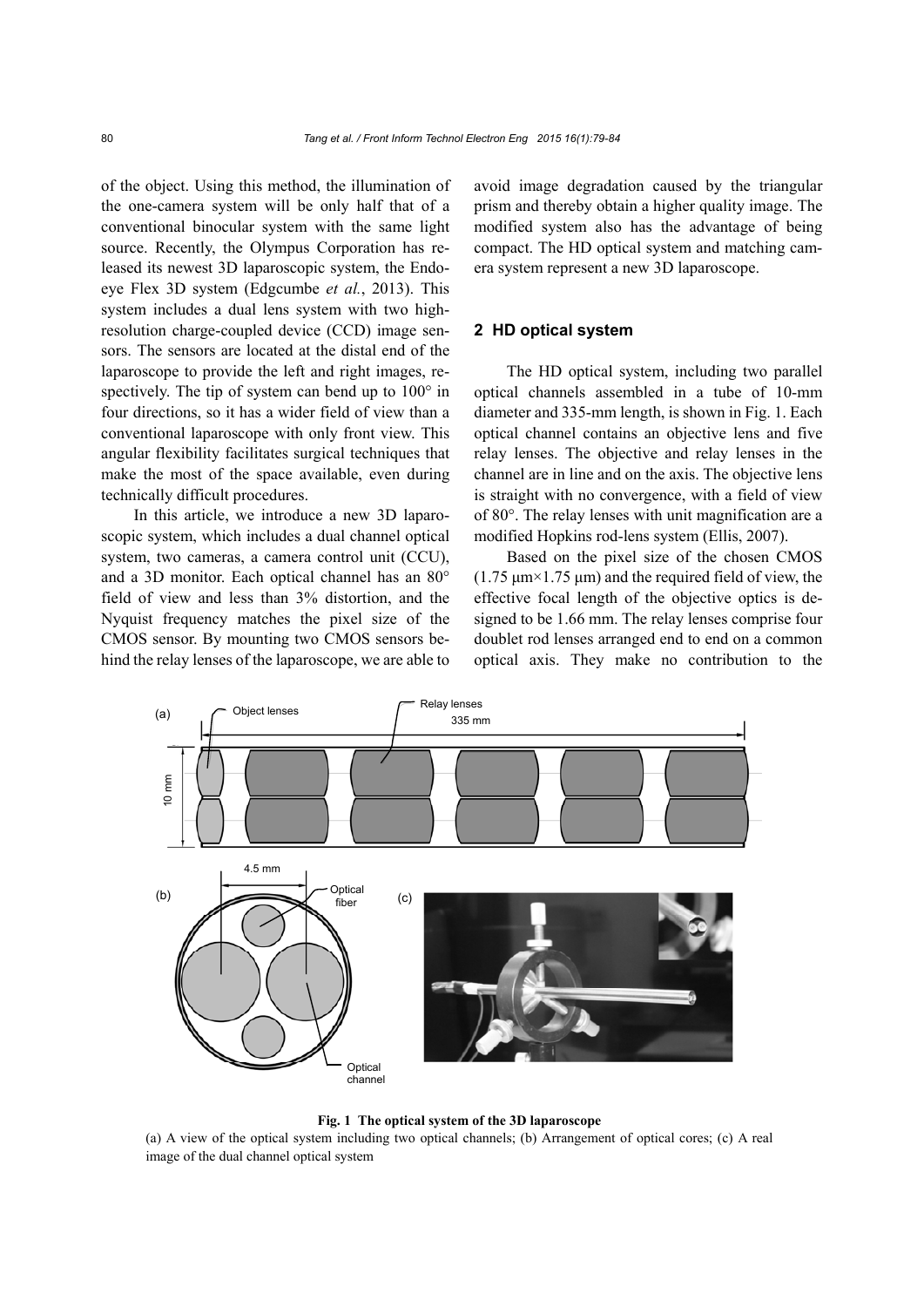effective focal length, so the focal length of the whole optical system is equal to the focal length of the objective optics. The total track of the system is 335 mm, and the lens *f*-number is 4.74.

# **3 Camera calibration**

Camera calibration is a necessary step in 3D computer vision to extract metric information from 2D images. The primary purpose of camera calibration is to find the internal properties of the camera that affect the imaging process. Much work has been done, first in photogrammetry, and more recently in computer vision. The pinhole model is usually considered as the camera model for calibration (Heikkila and Silven, 1997; Zhang, 2000), and can simplify the calibration procedure. Some studies (Wengert *et al.*, 2006; Barreto *et al.*, 2009; Melo *et al.*, 2012) in camera calibration of endoscopes also used the pinhole camera model. Bouguet (2013) presented a popular application for camera calibration. In the pinhole camera model, the distance between the image plane and optical center is the focal length *f*′, which means that the image plane is the focus plane. This hypothesis is accurate only in the condition that the working distance is far longer than the focal length, which limits the application of the pinhole model.

The working distance of a general laparoscope of 10–150 mm is not infinite, and is also not much longer than the focal length of the optical system, so the pinhole camera model cannot be applied to real laparoscope calibration. It needs to be adjusted.

The best solution for calibrating our laparoscope is classical geometrical optics. Fig. 2 shows the geometry of the pinhole camera. Suppose that the focal length of the camera is *f*, and that the working distance is *l*. The image distance *l*′ can be calculated from

$$
l' = \frac{fl}{f'+l}.\tag{1}
$$

Using *nf* (*n* is a positive number greater than  $1, f=f'$ ) instead of *l*, Eq. (1) is transformed to

$$
l' = \frac{nf'}{n-1}.
$$
 (2)

In the pinhole model, the working distance *nf* is long enough and *n*/(*n*−1) is close to 1, as can be seen from Eq. (2) . Then Eq. (2) can be substituted by

$$
l' \approx f'.\tag{3}
$$

Thus, the image plane can also be called the focus plane in the pinhole model.

In the laparoscope situation where the working distance is much shorter, the parameters of the optical system are designed according to the best working distance of 40 mm. The focal length is 1.66 mm, and the calculated image distance is 1.74 mm. So, in our laparoscope situation, the image distance (*l*′) is 1.042*f*′, not *f*′. This 4.2% change in image distance has a significant impact on the following experiment in depth perception. The results of calibration are shown in Table 1.



**Fig. 2 Ideal (a) and real (b) camera models of the laparoscope** 

 $O<sub>1</sub>(O<sub>r</sub>)$  represents the optical center of the left (right) camera;  $PP_1 (PP_r)$  represents the principal point of the left (right) camera;  $W_1(W_r)$  is the left (right) imaging point of object *W*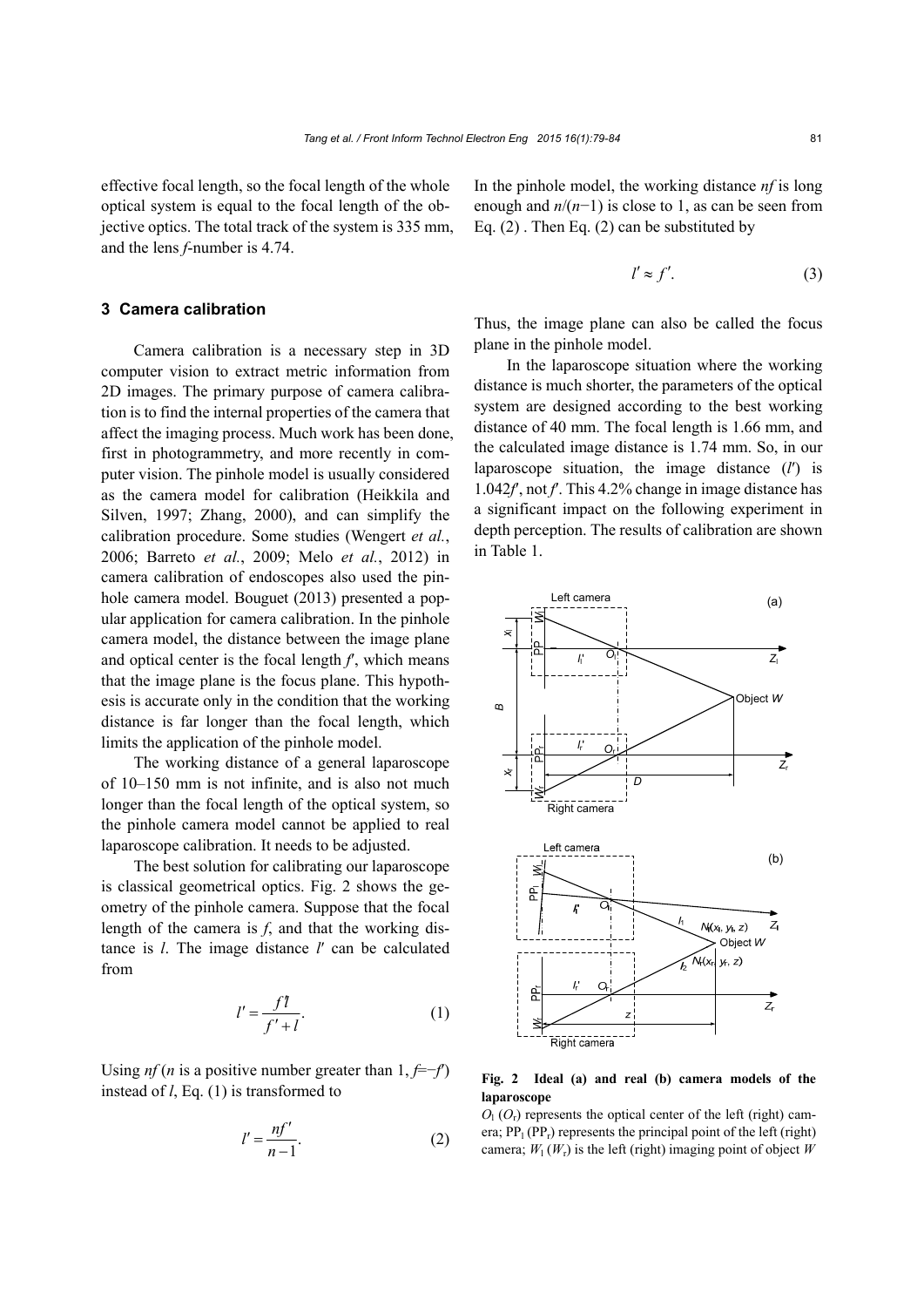**Table 1 The main characteristics of the laparoscope** 

| Parameter                  | Left camera                 | Right camera                     |
|----------------------------|-----------------------------|----------------------------------|
| Focal length (mm)          | 1.664                       | 1.673                            |
| Principle point (pixel)    | (695.7, 455.2)              | (681.8, 418.9)                   |
| Translation vector (pixel) | (4.43839, 0.86019, 0.14590) |                                  |
| Rotation vector (pixel)    |                             | $(-0.00480, -0.00398, -0.00088)$ |

#### **4 Distance measurement experiment**

A distance measuring experiment was designed to check the accuracy of depth perception. The laparoscope was used to capture binocular images of the target at different depths between 10 mm and 150 mm at a pitch of 5 mm. A widely used algorithm for distance measurement is traditional stereo triangulation (Field *et al.*, 2009), which is based on the similar triangle principle. The distance of an object can be easily obtained according to triangle similarity:

$$
D = 1.042 f \cdot \left(1 + \frac{B}{x_1 + x_1}\right),\tag{4}
$$

where  $x_1+x_r$  is the parallax between the left and right images, *B* is the baseline between the cameras, and *f* is the focal length of the cameras (Fig. 2a).

To obtain accurate data from stereo triangulation, the image planes of the right and left cameras should be as coincident as possible. However, in reality the camera model for laparoscopy is more like that shown in Fig. 2b. In this situation, using the stereo triangulation algorithm may increase unexpected errors.

With this concern, we present a new method to measure the depth. The fundamental principle of the new method is to consider two straight lines intersecting at one point. After calibration and some transformation of coordinates, the coordinates of the left and right cameras can be transformed into the same coordinates (Fig. 2b). We define line  $l_1$  as the line that crosses the left image point  $W_1$  and the left camera's optical center  $O<sub>l</sub>$ , and line  $l<sub>2</sub>$  as the line that crosses the right image point  $W_r$  and the right camera's optical center  $O_r$ . Ideally, lines  $l_1$  and  $l_2$  should intersect at the object point  $W$  (Fig. 2b). However, considering the system error, these two lines may not intersect. So, we use the position where the distance between the two lines is shortest instead of the point of intersection. The coordinates of  $W_r$ ,  $O_r$ ,  $W_l$ , and  $O_l$ are known after camera calibration and transformation, and the lines  $l_1$ ,  $l_2$  are determined by  $W_r$ ,  $O_r$ ,  $W<sub>1</sub>$ , and  $O<sub>1</sub>$ .

For example, consider an object point  $W(x, y, z)$ with two image points  $W_1(x_1, y_1, z_1)$  and  $W_r(x_2, y_2, z_2)$ , with known coordinates of  $O_1(x_3, y_3, z_3)$  and  $O_r(x_4, y_4, z_4)$ . The lines  $l_1$  and  $l_2$  can be expressed as

$$
l_1: \frac{x - x_1}{x_3 - x_1} = \frac{y - y_1}{y_3 - y_1} = \frac{z - z_1}{z_3 - z_1},
$$
 (5)

$$
l_2: \frac{x - x_2}{x_4 - x_2} = \frac{y - y_2}{y_4 - y_2} = \frac{z - z_2}{z_4 - z_2}.
$$
 (6)

After several steps of transformation, Eqs. (5) and Eq. (6) turn into Eqs. (7) and (8), respectively:

$$
l_{1} : \begin{cases} x = \frac{x_{3} - x_{1}}{z_{3} - z_{1}} \cdot z + \left(x_{1} - \frac{x_{3} - x_{1}}{z_{3} - z_{1}} \cdot z_{1}\right), \\ y = \frac{y_{3} - y_{1}}{z_{3} - z_{1}} \cdot z + \left(y_{1} - \frac{y_{3} - y_{1}}{z_{3} - z_{1}} \cdot z_{1}\right), \end{cases}
$$
(7)  

$$
l_{2} : \begin{cases} x = \frac{x_{4} - x_{2}}{z_{4} - z_{2}} \cdot z + \left(x_{2} - \frac{x_{4} - x_{2}}{z_{4} - z_{2}} \cdot z_{2}\right), \\ y = \frac{y_{4} - y_{2}}{z_{4} - z_{2}} \cdot z + \left(y_{2} - \frac{y_{4} - y_{2}}{z_{4} - z_{2}} \cdot z_{2}\right). \end{cases}
$$
(8)

Then using Eqs. (9) and (10) to simplify Eqs. (7) and (8), we obtain Eqs. (11) and (12):

$$
\begin{cases}\na_1 = \frac{x_3 - x_1}{z_3 - z_1}, b_1 = x_1 - \frac{x_3 - x_1}{z_3 - z_1} \cdot z_1, \\
c_1 = \frac{y_3 - y_1}{z_3 - z_1}, d_1 = y_1 - \frac{y_3 - y_1}{z_3 - z_1} \cdot z_1, \\
a_2 = \frac{x_4 - x_2}{z_4 - z_2}, b_2 = x_2 - \frac{x_4 - x_2}{z_4 - z_2} \cdot z_2, \\
c_2 = \frac{y_4 - y_2}{z_4 - z_2}, d_2 = y_2 - \frac{y_4 - y_2}{z_4 - z_2} \cdot z_2, \\
l_1: \begin{cases}\nx = a_1 z + b_1, \\
y = c_1 z + d_1,\n\end{cases}\n\end{cases}
$$
\n(11)

$$
l_2: \begin{cases} x = a_2 z + b_2, \\ y = c_2 z + d_2. \end{cases}
$$
 (12)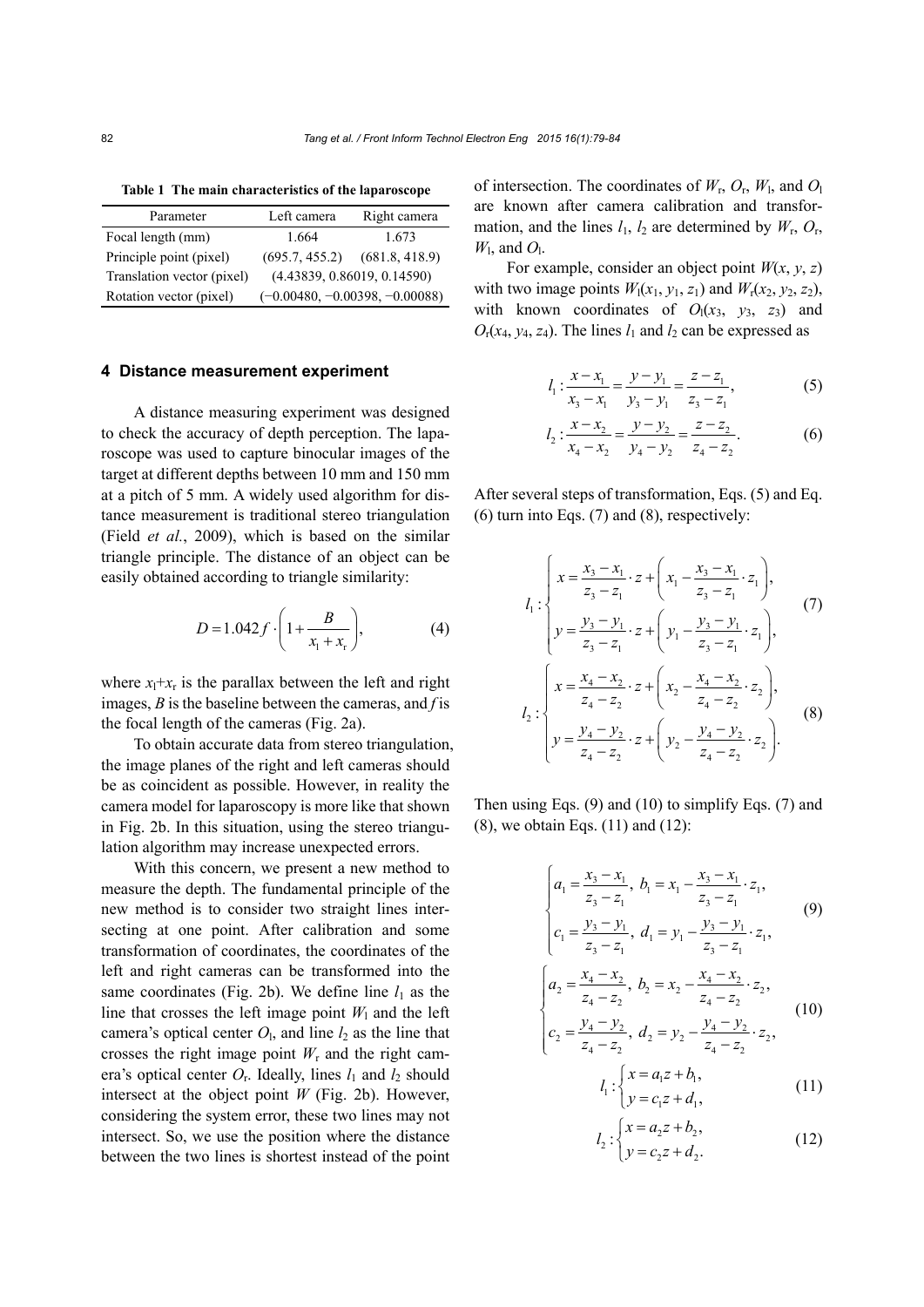The distance between point  $N_1(x_1, y_1, z)$  on line  $l_1$  and point  $N_r(x_r, y_r, z)$  on line  $l_2$  with the same coordinate *z* can be expressed as

$$
d = \sqrt{(x_1 - x_2)^2 + (y_1 - y_2)^2}.
$$
 (13)

According to Eqs. (11) and (12), using *z* instead of  $x_1$ ,  $y_1, x_2, y_2$ , the above equation becomes

$$
d = \sqrt{[(a_1 - a_2)z + (b_1 - b_2)]^2 + [(c_1 - c_2)z + (d_1 - d_2)]^2}
$$
  
= 
$$
\{[(a_1 - a_2)^2 + (c_1 - c_2)^2]z^2 + 2[(a_1 - a_2)(b_1 - b_2) + (c_1 - c_2)(d_1 - d_2)]z + (b_1 - b_2)^2 + (d_1 - d_2)^2\}^{1/2}.
$$
  
(14)

The distance *d* reaches minimum when

$$
z = -\frac{(a_1 - a_2)(b_1 - b_2) + (c_1 - c_2)(d_1 - d_2)}{(a_1 - a_2)^2 + (c_1 - c_2)^2}.
$$
 (15)

In Eq.  $(15)$  *z* is also the distance measured between the cameras and the object.

Then we do a series of distance measurement experiments and gather the data for distances between 10 mm and 150 mm at a pitch of 5 mm. We use the traditional stereo triangulation algorithm and the new algorithm to calculate the distance. The errors of these two algorithms are shown in Fig. 3.



**Fig. 3 Error curves of distance measurement**

It is observed that the error increases as the distance increases under the traditional stereo triangulation method. For example, at an actual depth of 150 mm, the error of the experiment is about 45 mm, which is too large to be acceptable. So, stereo triangulation is not suitable for our laparoscopic system.

The maximum error under our new method is below 6 mm and the average error is about 1.13 mm. The experimental results demonstrate the feasibility of our new method.

# **5 Whole package of the HD 3D laparoscopic system**

The HD 3D laparoscopic system (Fig. 4) includes a dual channel optical system, two cameras, a camera control unit (CCU), and an HD 3D monitor. Each channel of the optical system has an 80° field of view and less than 3% distortion, and the Nyquist frequency of the optical channel matches the pixel size of the COMS sensor. The CCU, equipped with an i7 CPU and two high-speed data acquisition cards, can provide sufficient bandwidth for storage, transmission, and real-time processing of data. The CCU is also capable of real-time video image processing and display. With dual 720p video inputs, it provides an output of 1080p 3D video by HDMI.



**Fig. 4 Brief view of the whole system of the 3D laparoscope**

# **6 Conclusions**

In the present study, we have presented a highdefinition 3D laparoscope, which has dual optical channels, two cameras, a 3D camera control unit (CCU), and a 3D monitor. The system has high optical performance including an 80° field of view and less than 3% distortion. The specially designed CCU can provide real-time video image processing, display, and 1080p HD HDMI output. Compared with onecamera 3D laparoscope systems, our 3D laparoscope with binocular vision has a more simple structure.